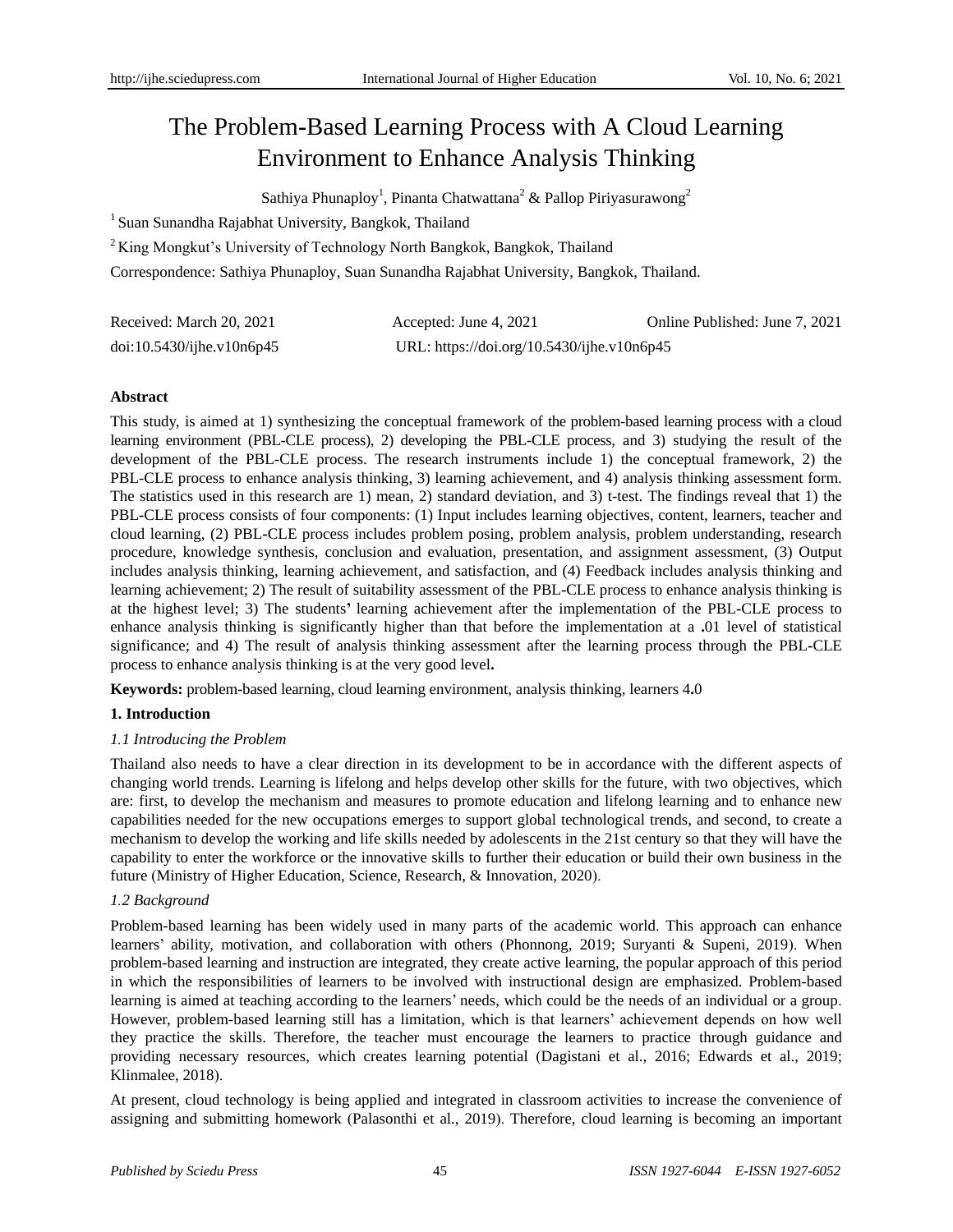alternative technology that lays the foundation for learning on digital platforms. This can be considered as replacing the internet icon with the cloud icon. Is equivalent with the cloud computing. It can be said that everything that works through the internet system called "Cloud-Learning" is the learning process that utilizes internet technology to process on the cloud (Plisorn & Piriyasurawong, 2019).

Analysis thinking is a vital foundation of learning and living. A person with critical thinking ability has better abilities in other areas than others, including intelligence and living skills, which are the skills that everyone can develop (Klentien, 2017). This is in accordance with Bangpoophamorn (2016), who stated that analytical thinking is a higher level of cognitive skill than understanding. It is the classification of various elements of one thing or one subject, whether an object or event, to find facts about those elements.

Thai Education 4.0 is focused on creating knowledge from individual interests and from gathering people who are motivated to be a team. Learning can then happen anywhere and at any time, both in and out of class. The concept of Thai Education 4.0 is in harmony with  $21^{st}$ -century learning, which helps students acquire skills in various areas such as independent learning skills, cooperation skills, analysis and problem-solving skills, innovation skills, research and design skills, and entrepreneur skills, to name a few (Sriharee, 2018). Thus, Education 4.0 aims to educate each individual so that the students gain sufficient analytical skills to create a product (Sinlarat et al., 2016).

With this learning process, learners will be able to learn anywhere and anytime through wireless devices with internet connection. The problem-based learning process with a cloud learning environment (PBL-CLE process) will support data, content, learning objectives, and teaching aids. It will also enhance the learners' analysis thinking. Moreover, the researcher has synthesized the principles and theories related to problem-based learning, cloud learning environment, and analysis thinking to write the conceptual framework for developing the PBL-CLE process to enhance analysis thinking and carefully study the developed process.

#### *1.3 Research Objectives and Hypotheses*

The objectives of this research are as follows:

1) To synthesize the conceptual framework of the PBL-CLE process to enhance analysis thinking;

2) To develop the PBL-CLE process to enhance analysis thinking;

3) To study the results of the PBL-CLE process to enhance analysis thinking;

The researcher studies the suitability of the development and makes the following hypotheses:

1) The result of the assessment of the suitability of the PBL-CLE process to enhance analysis thinking is at the high level.

2) The learning achievement of the learners after learning through the PBL-CLE process to enhance analysis thinking is significantly higher than that before the learning at the .01 level of statistical significance.

3) The analysis thinking of the learners after learning through the PBL-CLE process to enhance analytsis thinking are at the good level.

#### **2***.* **Research Methodology**

This research is aimed at developing the PBL-CLE process to enhance analysis thinking based on the development concept of the ADDIE model (Khemmani, 2010) and system approach (Brown & Moberg, 1980) as well as utilizing problem-based learning as the foundation of the design and development. The researcher designs and conducts the research in accordance with the three research objectives. The detail of the research is as follows:

1) Analysis is the first and most important stage because it will affect the following stages. In this stage, learning objectives, content, learners, the teacher, cloud learning environment, problem-based learning, learning achievement, analysis thinking, and satisfaction are analyzed to frame input, problem-based learning environment, evaluation, and feedback.

2) Design is the stage for designing the PBL-CLE process. It is the crucial stage toward the set goals. The researcher designs learning strategies from the analysis stage.

3) Development is the stage following design. After the researcher gets the result from the design stage, he develops the PBL-CLE process according to that design and readies it for the implementation stage.

4) Implementation is the stage in which the learning process is developed. The developed PBL-CLE process is implemented by the target group, who are experienced experts in instructional design, information technology, problem-based learning, and mathematics, to evaluate the suitability of the developed learning process.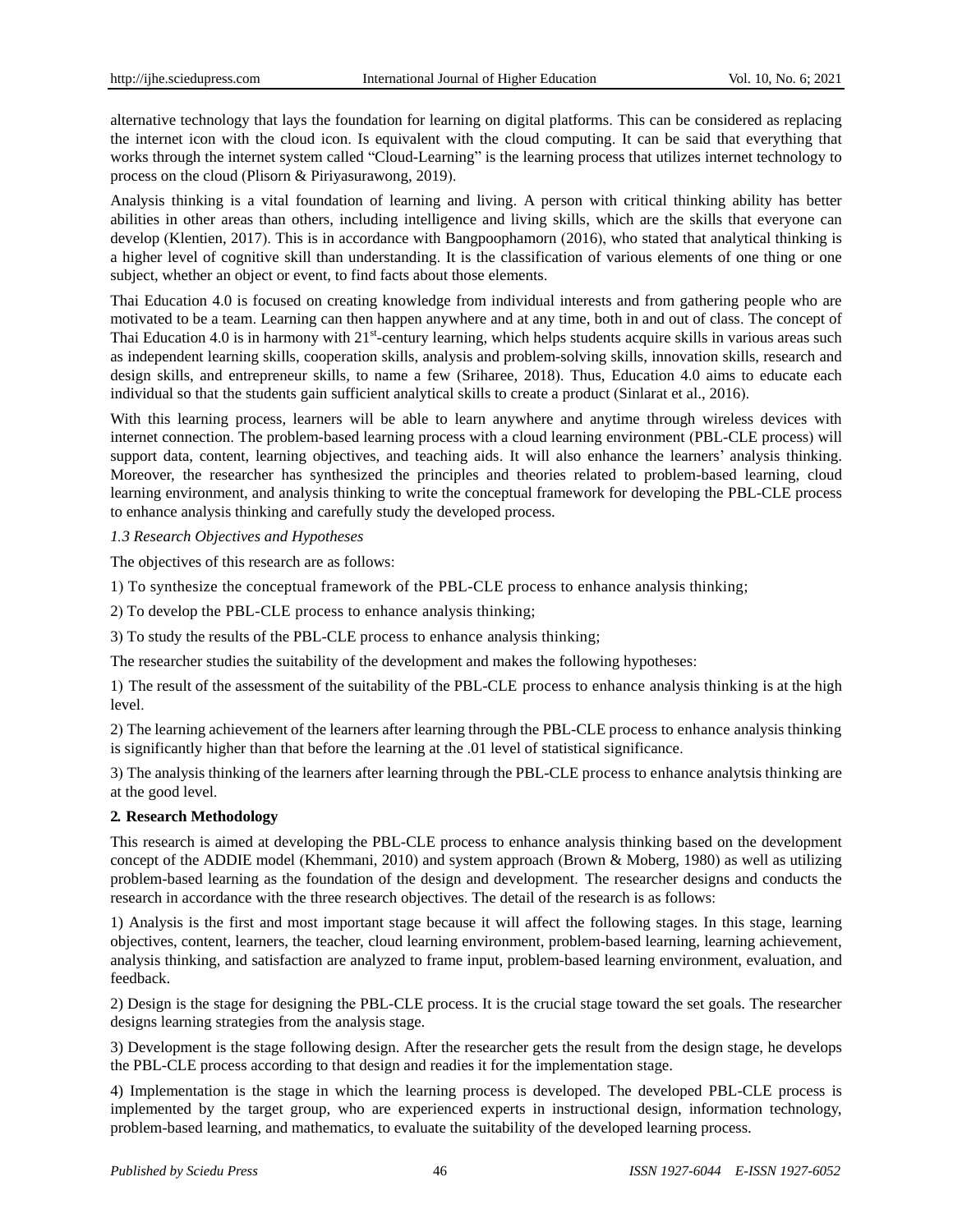5) Evaluation is the stage for evaluating the suitability of the PBL-CLE process and revising it to secure the efficient and authentic learning and teaching process.

**Phase 1** – The researcher synthesized the conceptual framework of the PBL-CLE process to enhance analysis thinking. In this phase, the researcher studied, researched, analyzed, and synthesized documents, data, and literature related to the PBL-CLE process to enhance analysis thinking, as seen in Figure 1.



Figure 1. The framework of the PBL-CLE process to enhance analysis thinking

Figure 1 presents the conceptual framework of the PBL-CLE process to enhance analysis thinking, which is developed from the foundation principle and the theories related to the development of the PBL-CLE process, consisting of the problem-based learning process, cloud learning environment, analysis thinking, learning achievement, and satisfaction.

**Phase** 2 – The synthesis of the PBL-CLE process to enhance analysis thinking skills in this phase, including studying, researching, analyzing, and synthesizing documents, data, and research related to the design of the PBL-CLE process, which is the synthesis of problem-based theories presented by various renowned scholars; the synthesized outcomes of problem-based learning are summarized in Table 1.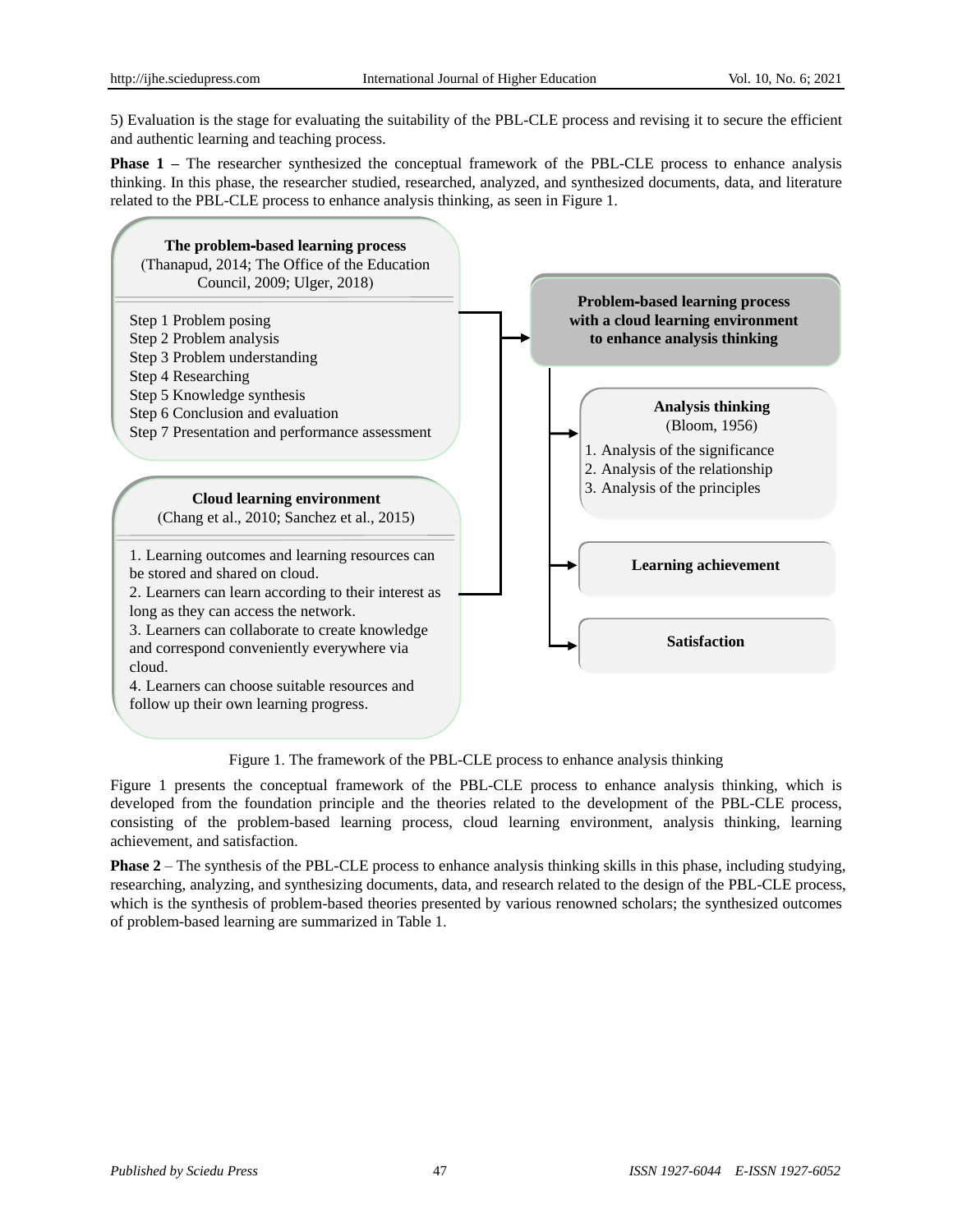#### Table 1. The synthesis of problem-based learning

| Characteristic                             | Woods (1994) | Thanapud (2014) | Tumnanchit (2015) | Suvarnapaet (2014) | Barrow & Tamblyn (1980) | Awang & Ramly (2008) | Education Council (2007<br>The Office of the | Synthesis outcome |
|--------------------------------------------|--------------|-----------------|-------------------|--------------------|-------------------------|----------------------|----------------------------------------------|-------------------|
| Content study                              | $\checkmark$ |                 |                   |                    |                         |                      |                                              |                   |
| Problem posing                             |              | ✓               |                   | ✓                  |                         |                      |                                              |                   |
| Problem analysis                           |              |                 |                   |                    |                         |                      |                                              |                   |
| Problem understanding                      |              |                 |                   |                    |                         |                      |                                              |                   |
| Learning objectives                        | ✓            |                 |                   |                    | ✓                       |                      |                                              |                   |
| Problem-solving planning                   |              |                 |                   |                    |                         |                      |                                              |                   |
| Problem-solving procedures                 |              |                 |                   |                    |                         |                      |                                              |                   |
| Research procedures                        |              |                 |                   |                    |                         |                      |                                              |                   |
| Knowledge synthesis                        |              |                 |                   |                    |                         |                      |                                              |                   |
| Presentation and performance<br>assessment |              |                 |                   |                    |                         |                      |                                              |                   |
| Problem-solving innovation creating        |              |                 |                   |                    |                         | ✓                    |                                              |                   |
| Problem-solving presentation               |              |                 |                   |                    |                         |                      |                                              |                   |
| Principle conclusion                       |              |                 |                   |                    |                         |                      |                                              |                   |
| Conclusion and evaluation                  |              | ✓               |                   |                    |                         |                      | ✓                                            |                   |
| Conclusion and assessment                  |              |                 |                   |                    |                         |                      |                                              |                   |

Table 1 presents the seven steps of the synthesis of problem-based learning as follows:

Step 1: problem posing includes instructors providing problems for learners in accordance with the learning objectives, course lesson plans, and the learning content of the learners' interest.

Step 2: problem analysis includes finding the causes of the problems. When the causes are discovered, it will lead to the problem-solving planning and analysis.

Step 3: problem understanding is the process whereby learners analyze the causes of the problems to gain deep understanding of those problems.

Step 4: researching procedure is the process whereby learners start researching information on the topic of interest.

Step 5: knowledge synthesis is the process whereby learners share the knowledge they have gained from their research among their peers.

Step 6: conclusion and evaluation is the process wherein learners from each group conclude their learned knowledge in their own groups, then all groups conclude the body of knowledge from what they have gained during the problem-solving process together.

Step 7: presentation and performance assessment is the process wherein learners organize the body of knowledge they have gained from researching. After that, each group makes a presentation.

**Phase 3** – The PBL-CLE process to enhance analysis thinking in this phase includes studying, researching, analyzing, and synthesizing documents, data, and research related to said process. The process of development consists of four elements, as shown in Figure 2.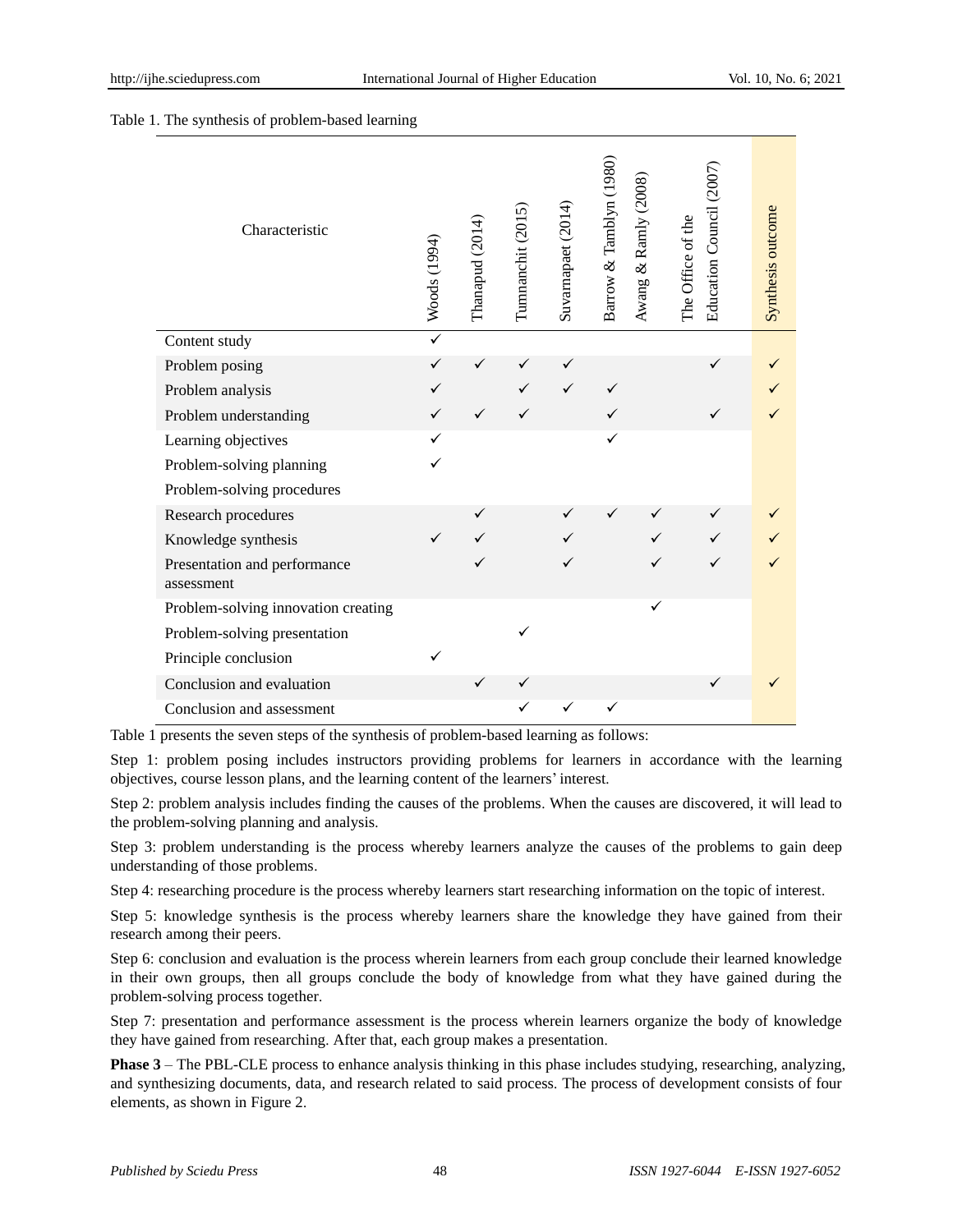

Figure 2. The PBL-CLE process to enhance analysis thinking

Figure 2 presents four elements of the development process of the PBL-CLE process to enhance analysis thinking as follows:

**Component 1**: Input consists of several aspects related to the PBL-CLE process as shown below.

- Learning objectives identify what learners aim to achieve, including knowledge, skills, and attitude.

- Learning content is the information that the teacher provides for learners to apply in the problem-solving process. The content needs to be critical and suitable for teaching analysis thinking, so the teacher should prepare beforehand.

- Learners are those who enroll in the particular course.

- The teacher is the person who provides, organizes, and facilitates the knowledge, skills, and attitudes for learners.

- The cloud learning environment is the technology on the cloud. There is no need to provide servers and rent a storage area. Examples of cloud technology are Google Meet, Google Sheet, Google Forms, and Google Classroom.

**Component 2:** The problem-based learning process is an internal process that utilizes the steps of problem-based theories to enhance analysis thinking. The researcher synthesized the steps of problem-based learning. The result is as follows:

Step 1: Problem posing includes instructors providing problems for learners in accordance with the learning objectives, course lesson plans, and learning content of the learners' interest to stimulate the learners' interest, ability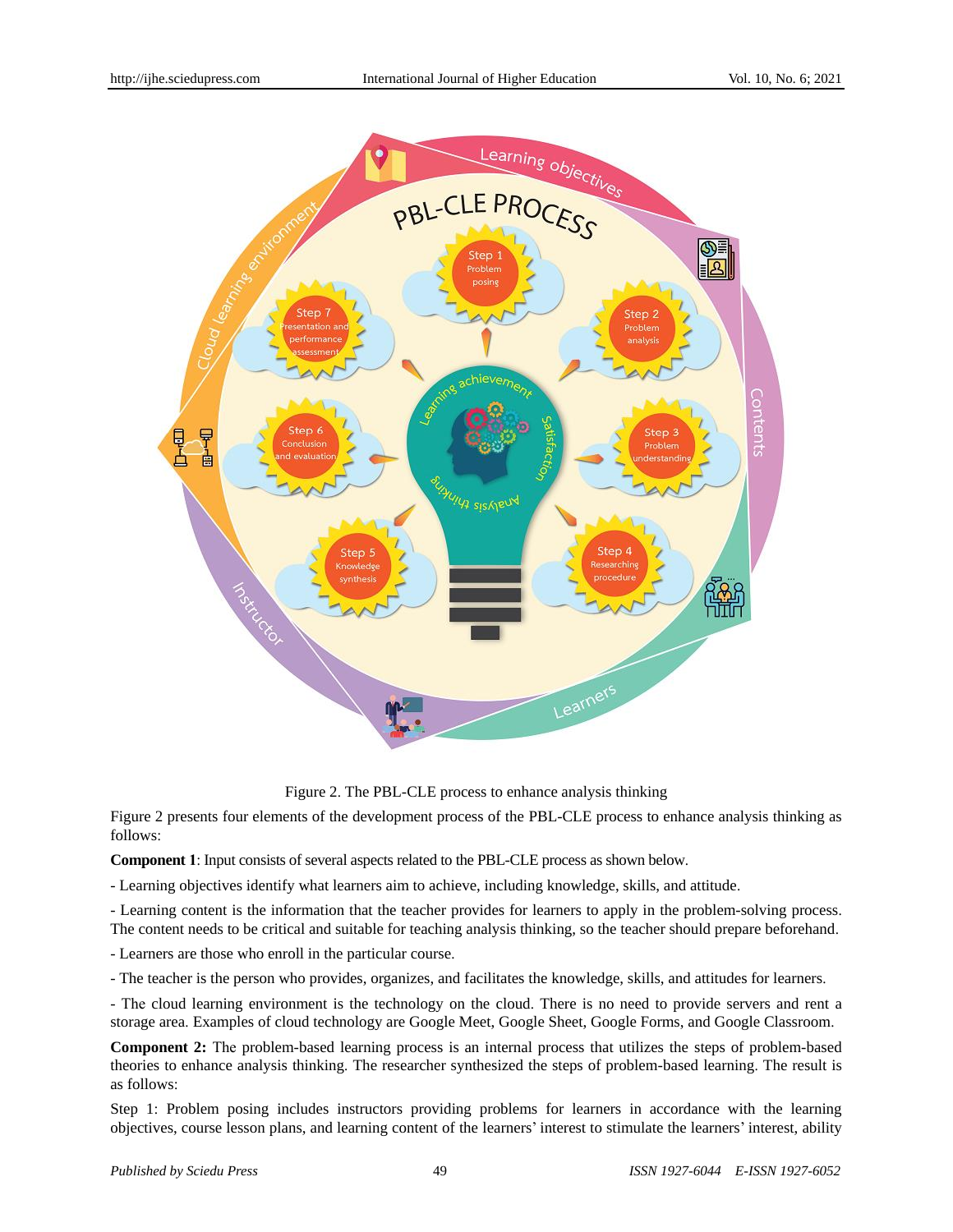to analyze, and ability to scrutinize the problems.

Step 2: Problem analysis includes finding the causes of the problems. When the causes are discovered, it will lead to problem-solving planning and analysis. The analysis is the process whereby the learners scrutinize and collect essential information. Learners must have sufficient information to analyze the causes of the problems.

Step 3: Problem understanding is the process whereby learners analyze the causes of the problems to acquire deep understanding of those problems. Learners must be able to explain the causes of the problems and the factors related to those problems.

Step 4: Researching procedure is the process wherein the learner starts researching information on the topic of interest. There are many ways to research, and there are many ways to solve the problems.

Step 5: Knowledge synthesis is the process whereby learners share the knowledge they have gained from their research among their peers via group discussion. Thereafter, learners synthesize the information from the discussion to create the body of knowledge that can actually solve the problem.

Step 6: Conclusion and evaluation is the process wherein learners from each group conclude their learned knowledge in their own groups, then all groups conclude the body of knowledge from what they have gained during the problem-solving process together.

Step 7: Presentation and performance assessment is the process whereby learners organize the body of knowledge they have gained from researching. Thereafter, each group makes a presentation. The teacher must have a role in assessing the learners' performance.

**Component 3**: Output assessment is the result of learning management according to the developed procedures, which includes learning achievement, analysis thinking, and satisfaction.

Table 2. The synthesis of analysis thinking

| Characteristic               | Bloom (1956) | Baroon (1985)<br>$\infty$<br>Sterberg | Zeichner & Liston (1987) | Lipman (1993) | Marzano (2001) | Sutsang (2011) | Synthesis outcome |
|------------------------------|--------------|---------------------------------------|--------------------------|---------------|----------------|----------------|-------------------|
| Analysis of the significance | ✓            | ✓                                     |                          | ✓             |                | ✓              |                   |
| Analysis of the relationship |              |                                       |                          |               |                |                |                   |
| Analysis of the principles   |              |                                       |                          |               |                |                |                   |
| Hypotheses posing            |              |                                       |                          |               |                |                |                   |
| Opinion expressing           |              |                                       |                          |               |                |                |                   |
| Decision making              |              |                                       |                          |               |                |                |                   |
| Applying                     |              |                                       |                          |               |                |                |                   |
| Ability to give details      |              |                                       |                          |               |                |                |                   |
| Ability to give reasons      |              |                                       |                          |               |                |                |                   |
| Ability to perform           |              |                                       |                          |               |                |                |                   |

Table 2 is a summary of analysis thinking synthesis provided by renowned scholars. The researcher divided the results into three steps as shown in Table 3.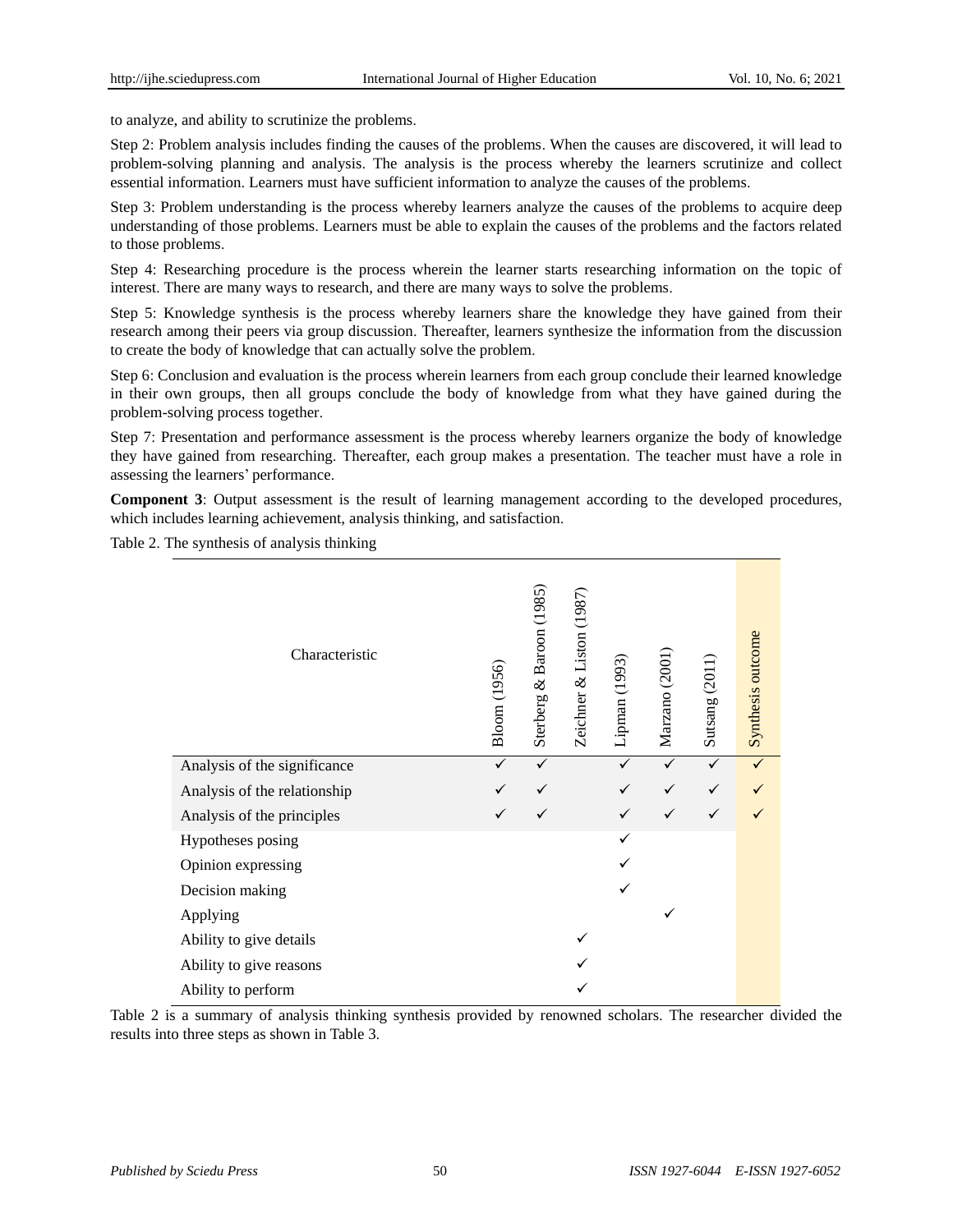| Analysis thinking            | <b>Evaluation target</b>                                                                                                                 |
|------------------------------|------------------------------------------------------------------------------------------------------------------------------------------|
| Analysis of the significance | The ability to analyze the importance and characteristics<br>of the formulas, and the ability to compare information                     |
| Analysis of the relationship | The ability to find the relationship between formulas, and<br>the ability to list the relationship between the result and<br>the problem |
| Analysis of the principles   | The ability to analyze the principle of applying the formulas<br>to solve the problems                                                   |

Table 3. Characteristics of analysis thinking

**Component 4**: Feedback includes the analysis thinking and the learning achievement, which are the result of the developed learning procedures that will be used as feedback in developing the input and the process.

**Phase 4** – The study of the PBL-CLE process to enhance analysis thinking is the process of studying the suitability of the development of the PBL-CLE process by experts in the field of problem-based learning instructional design and development, information technology, and mathematics. The analysis and interpretation criteria created by Kanasutra (1995) were applied:

Table 4. Average score range and interpretation

| Average score range | Interpretation            |
|---------------------|---------------------------|
| $4.50 - 5.00$       | Highest suitability level |
| $3.50 - 4.49$       | High suitability level    |
| $2.50 - 3.49$       | Average suitability level |
| $1.50 - 2.49$       | Low suitability level     |
| $1.00 - 1.49$       | Lowest suitability level  |

#### **3***.* **Results**

*3.1 The Result of the Assessment of the Suitability of the PBL-CLE Process to Enhance Analysis Thinking* 

The result on the suitability of the PBL-CLE process to enhance analysis thinking from the development of said process can be concluded in three parts: 1) the result of the suitability of said process to enhance analysis thinking in the wider picture, 2) the result of the suitability of saidprocess to enhance analysis thinking presented by components, and 3) the result of the suitability of said process to enhance analysis thinking in terms of authentic use as presented below.

|  |  | Table 5. Overview on the result of the suitability of the PBL-CLE process to enhance analysis thinking |  |
|--|--|--------------------------------------------------------------------------------------------------------|--|
|  |  |                                                                                                        |  |

| Description                                                                                                                                | Mean | SD.  | Interpretation |
|--------------------------------------------------------------------------------------------------------------------------------------------|------|------|----------------|
| 1. The learning process developed in compliance with the research<br>objectives:                                                           | 4.83 | 0.39 | Highest        |
| (1) To promote analysis thinking                                                                                                           |      |      |                |
| (2) To promote learning achievement                                                                                                        |      |      |                |
| 2. Learning process components include:                                                                                                    | 4.83 | 0.39 | Highest        |
| $(1)$ Input                                                                                                                                |      |      |                |
| (2) Process                                                                                                                                |      |      |                |
| $(3)$ Output                                                                                                                               |      |      |                |
| (4) Feedback                                                                                                                               |      |      |                |
| 3. Classification of learning process components for designing learning and<br>teaching management is precisely and continuously conducted | 4.92 | 0.29 | Highest        |
| 4. Learning processes in each component are related to one another                                                                         | 4.75 | 0.45 | Highest        |
| 5. Sequencing of learning process components is suitable and easy to<br>understand                                                         | 4.67 | 0.49 | Highest        |
| 6. The overall of learning process components is well-organized and covers<br>all essential needs                                          | 4.83 | 0.39 | Highest        |
| Overall suitability                                                                                                                        | 4.81 | 0.40 | Highest        |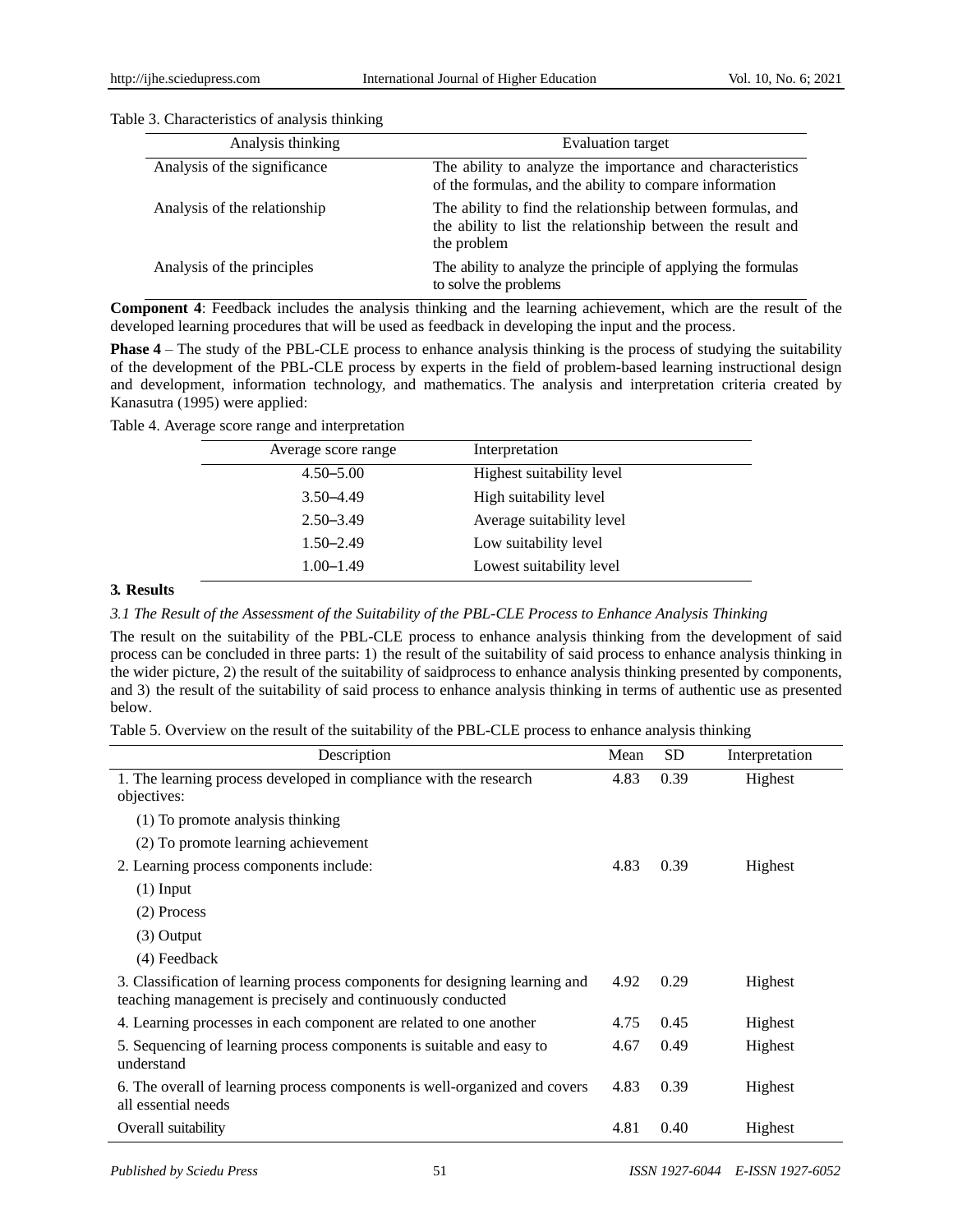Table 5 shows that the result of the suitability of the PBL-CLE process to enhance analysis thinking in the wider picture is at the highest level (mean =  $4.81$ , SD = 0.40). When considering by detailed aspects, it is found that every detailed aspect is rated at the highest level, which means the overall is also at the highest level; therefore the PBL-CLE process can be applied as a guideline to improve the learning and teaching process.

Table 6. The result of the suitability of the PBL-CLE process to enhance analysis thinking presented by components

| Description                                                                                                                                                                                                 | Mean | <b>SD</b> | Interpretation |
|-------------------------------------------------------------------------------------------------------------------------------------------------------------------------------------------------------------|------|-----------|----------------|
| 1. Input (includes learning objectives, content, learners, the teacher, and<br>cloud learning)                                                                                                              | 4.67 | 0.49      | Highest        |
| 2. PBL-CLE process (includes problem posing, problem analysis,<br>problem understanding, research study, knowledge synthesis,<br>conclusion and evaluation, and presentation and performance<br>assessment) | 4.92 | 0.29      | Highest        |
| 3. Output (includes analysis thinking, learning achievement, and<br>satisfaction)                                                                                                                           | 4.75 | 0.45      | Highest        |
| 4. Feedback (includes analysis thinking and learning achievement)                                                                                                                                           | 4.75 | 0.45      | Highest        |
| Overall suitability                                                                                                                                                                                         | 4.77 | 0.42      | Highest        |

Table 6 shows that the result on the suitability of the PBL-CLE process to enhance analysis thinking presented by components is at the highest level (mean =  $4.77$ , SD =  $0.42$ ). It can be concluded that said process can be developed as a guideline to promote it for enhancing analysis thinking. This result is compliant with the study of Linthaluek et al. (2020), who stated that all components in the learning and teaching process system must be related. The researcher divided the four components of the process with consideration of theories and principles to achieve the desired goals for the improvement of learning and teaching.

Table 7. The result of the suitability of the PBL-CLE process to enhance analysis thinking in terms of authentic use

| Description                                                                                                                       | Mean | <b>SD</b> | Interpretation |
|-----------------------------------------------------------------------------------------------------------------------------------|------|-----------|----------------|
| 1. This developed learning process can serve the purpose of learning<br>and teaching to enhance undergraduates' analysis thinking | 4.75 | 0.45      | Highest        |
| 2. This developed learning process is suitable for learning and teaching<br>to enhance undergraduates' analysis thinking          | 4.92 | 0.29      | Highest        |
| 3 The developed PBL-CLE supports the application of cloud learning<br>environment                                                 | 4.67 | 0.49      | Highest        |
| 4. This developed learning process is plausible for authentic use                                                                 | 4.75 | 0.45      | Highest        |
| Overall suitability                                                                                                               | 4.77 | 0.42      | Highest        |

Table 7 shows that the result on the suitability of the PBL-CLE process to enhance analysis thinking in terms of authentic use is at the highest level (mean  $= 4.77$ ,  $SD = 0.42$ ). It can be concluded that the developed PBL-CLE process to enhance analysis thinking has essential components suitable for the learning and teaching process, which can be used as a guideline to promote learning achievement and higher-order thinking skills (Sekarini et al., 2020).

*3.2 The Result Shows the Comparison of the Undergraduates' Learning Achievement before and after Using the PBL-CLE Process to Enhance Analysis Thinking* 

The result of the comparison of the learning achievement of 19 undergraduates who enrolled in the course MFS2303 (spreadsheet for data analysis) in the second semester of the academic year 2020, before and after using the PBL-CLE process to enhance analysis thinking, is presented in Table 8.

Table 8. The comparison of the undergraduates' learning achievement before and after using the PBL-CLE process to enhance analysis thinking

| Score of learning<br>achievement |    | Full score | Mean  | SD    |       | Sig.    |
|----------------------------------|----|------------|-------|-------|-------|---------|
| <b>Before</b>                    | 19 | 80         | 37.11 | 14.40 |       | $.00**$ |
| After                            | 19 | 80         | 58.11 | 15.59 | 51.10 |         |

\*\*p  $< .01$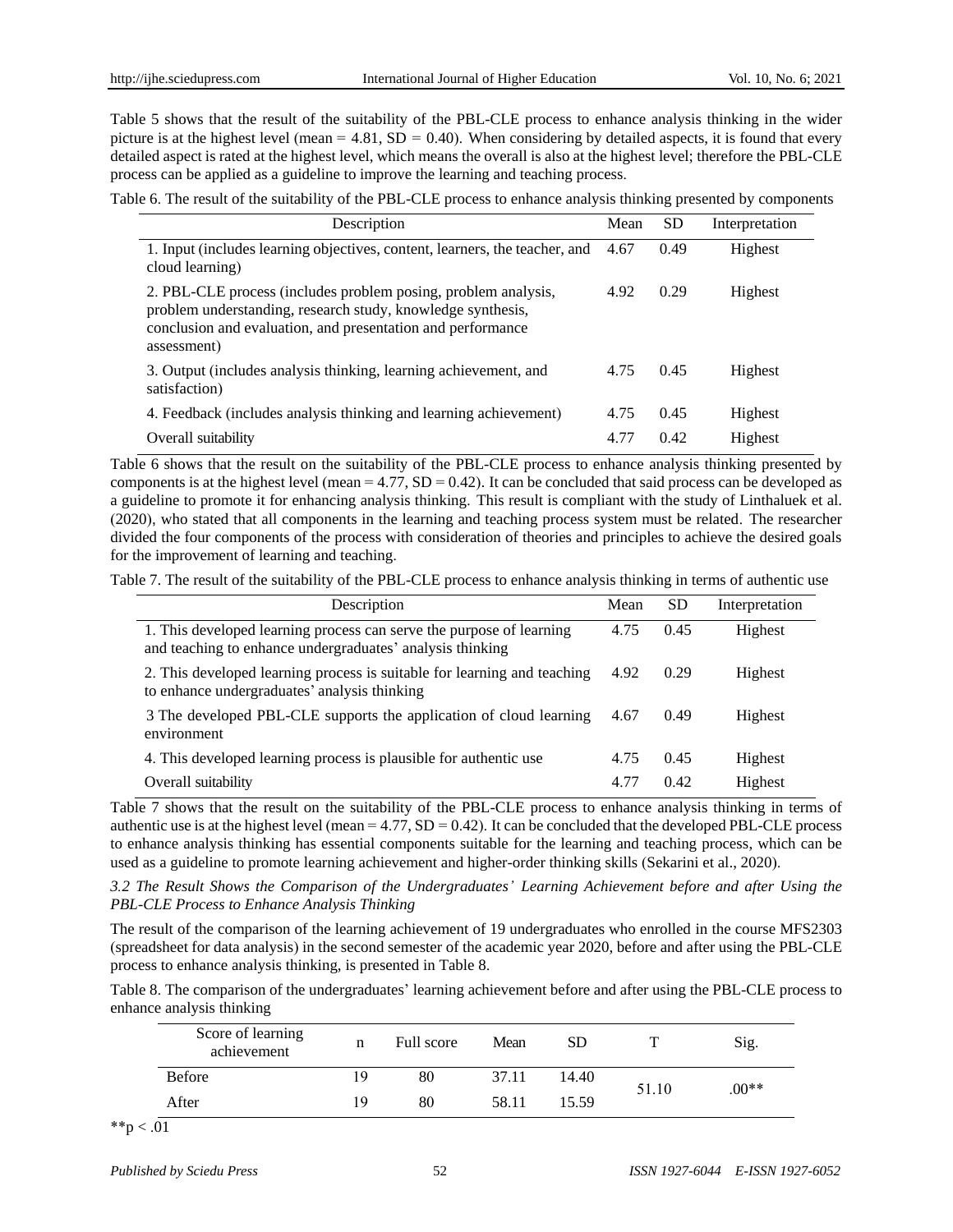From Table 8, the result of comparing the undergraduates' learning achievement before and after using the PBL-CLE process to enhance analysis thinking reveals that the score after learning is significantly higher than the score before learning at the .01 level of statistical significance. When considering the average score of learning achievement, the score after learning (mean = 58.11,  $SD = 15.59$ ) is significantly higher than that before learning (mean = 37.11,  $SD =$ 14.40). It can be concluded that the PBL-CLE process to enhance analysis thinking can help increase the learners' achievement.

*3.3 The Result Shows the Undergraduates' Analysis Thinking after Using the PBL-CLE Process to Enhance Analysis Thinking* 

After the undergraduate learners studied through the PBL-CLE process to enhance their analysis thinking, they were assigned to perform four individual problem-solving tasks of said process to enhance said skills. Then, their analysis thinking development was assessed via an analysis thinking assessment form and criteria developed by the researcher. When the learners could reach 15 points or higher for the authentic performance assessment, they would be considered to have achieved analysis thinking development. However, if their score was under 15, they would be considered as not having acquired analysis thinking development. The researcher adapted Khanittha's rubric scoring for authentic assessment (2016) as the research instrument, as shown in Table 9.

| Average score range | Interpretation    |
|---------------------|-------------------|
| $18 - 20$           | Very good         |
| $15 - 17$           | Good              |
| $12 - 14$           | Fair              |
| $9 - 11$            | Needs improvement |

Table 9. Average score range and the interpretation from the authentic assessment

|                              | Table 10. The comparison of the undergraduates' learning achievement before and after using the PBL-CLE process |  |  |
|------------------------------|-----------------------------------------------------------------------------------------------------------------|--|--|
| to enhance analysis thinking |                                                                                                                 |  |  |

| Learner No.    | Evaluators $(n=2)$ |             | Total  | Mean  | Percentage |                |
|----------------|--------------------|-------------|--------|-------|------------|----------------|
|                | Evaluator 1        | Evaluator 2 |        |       |            | Interpretation |
| $\mathbf{1}$   | 19                 | 20          | 39     | 19.50 | 97.50      | Very good      |
| $\overline{2}$ | 20                 | 20          | 40     | 20.00 | 100.00     | Very good      |
| 3              | 19                 | 19          | 38     | 19.00 | 95.00      | Very good      |
| $\overline{4}$ | 20                 | 20          | 40     | 20.00 | 100.00     | Very good      |
| 5              | 18                 | 19          | 37     | 18.50 | 92.50      | Very good      |
| 6              | 17                 | 18          | 35     | 17.50 | 87.50      | Very good      |
| $\overline{7}$ | 20                 | 20          | 40     | 20.00 | 100.00     | Very good      |
| 8              | 19                 | 18          | 37     | 18.50 | 92.50      | Very good      |
| 9              | 20                 | 20          | 40     | 20.00 | 100.00     | Very good      |
| 10             | 19                 | 19          | 38     | 19.00 | 95.00      | Very good      |
| 11             | 18                 | 19          | 37     | 18.50 | 92.50      | Very good      |
| 12             | 18                 | 18          | 36     | 18.00 | 90.00      | Very good      |
| 13             | 20                 | 20          | 40     | 20.00 | 100.00     | Very good      |
| 14             | 20                 | 20          | 40     | 20.00 | 100.00     | Very good      |
| 15             | 19                 | 20          | 39     | 19.50 | 97.50      | Very good      |
| 16             | 20                 | 20          | 40     | 20.00 | 100.00     | Very good      |
| 17             | 18                 | 19          | 37     | 18.50 | 92.50      | Very good      |
| 18             | 19                 | 20          | 39     | 19.50 | 97.50      | Very good      |
| 19             | 20                 | 20          | $40\,$ | 20.00 | 100.00     | Very good      |
| Average        | 19.11              | 19.42       | 38.53  | 19.26 | 96.32      | Very good      |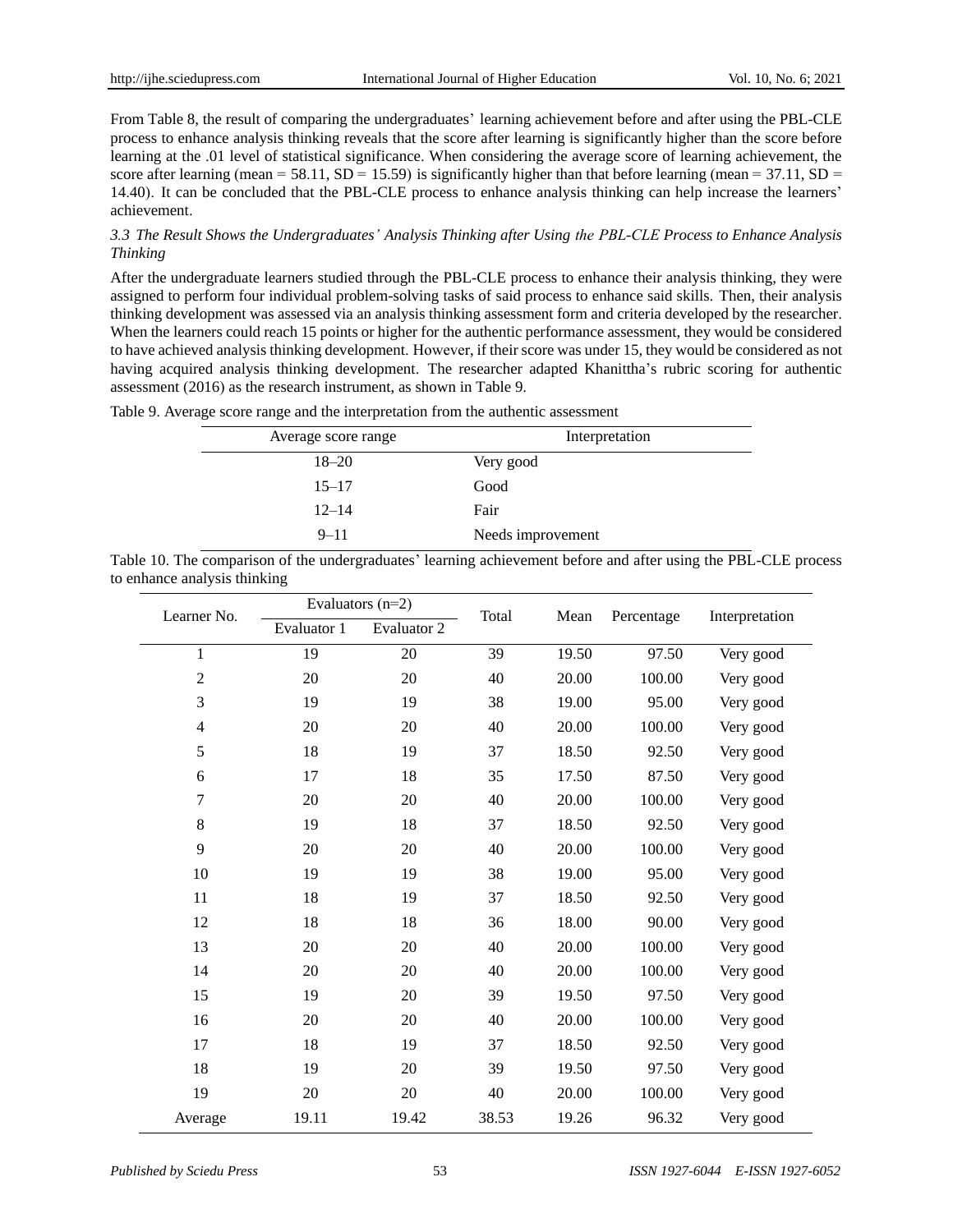From Table 10, the result shows the undergraduates' analysis thinking after using the PBL-CLE process to enhance said skills as assessed by two evaluators. It is found that the learners' score of analysis thinking is at the "very good" level, beyond the posed hypothesis (the third hypothesis) of the study, which stated that their analysis thinking after studying using PBL-CLE to enhance said skills would be at the good level. When considering the average score on analysis thinking of all learners, out of 20, it was 19.26, or 96.32%. Every learner passed the set criteria of 80%.

#### **4***.* **Conclusion and Discussion**

The result after the undergraduate learners studied through the PBL-CLE process to enhance analysis thinking is compliant with the research objectives. The conclusion and discussion are presented as follows:

1) The synthesized conceptual framework of the PBL-CLE process to enhance analysis thinking includes the problem-based learning process, cloud learning environment, analysis thinking, learning achievement, and satisfaction. This is compliant with Thiaposri (2016), who synthesized the cloud learning conceptual framework for the digital learning resources for enhancing students' learning by gathering cloud computing tools and services so that the teacher and students could conduct activities using various tools without the limitation of time and space.

2) The developed PBL-CLE process to enhance analysis thinking has four components: Component 1, Input (includes learning objectives, learning content, learners, the teacher, and cloud learning), Component 2, PBL-CLE process (includes problem posing, problem analysis, problem understanding, researching, knowledge synthesis, conclusion and evaluation, and presentation and performance assessment), Component 3, Output (includes analysis thinking, learning achievement, and satisfaction), and Component 4, Feedback (includes analysis thinking and learning achievement). The result of the assessment of the suitability of the developed process, presented in three dimensions (in an overview, by components, and in terms of authentic use) is at the highest level. This implies that the application of the ADDIE model (Hadi et al., 2017), instructional design, and system approach (Montre, 2018) with the emphasis on the learners' participation in problem-based analysis thinking activities, the analysis thinking and learning achievement are increased. This is in compliance with Amornkitpinyo and Piriyasurawong's research (2017) on two-stage methodologies: 1) the first stage is to synthesize the concept of the framework of the structural equation model of mobile cloud learning acceptance for higher education students in the 21st century, and 2) the second stage proposes the design structural equation model of mobile cloud learning acceptance for higher education students in the 21st century. Moreover, Piriyasurawong (2017) also used ARCS motivation of the social cloud model in social media activities and classes because the teacher assigned online assignments and conducted online activities and communication with the learners. The learners made comments and shared knowledge through online simulations. This process of learning encourages active learning in every learning process activity. Finally, Baysal (2017) improved learners' thinking skills by using problem-based learning for the learners to practice self-assessment and awareness in their thinking and problem-solving methods. Fery et al. (2017) studied the learners' mathematical literacy after using problem-based learning. They found that the score after learning via problem-based learning was significantly higher than that before the learning.

3) The result of the development of the PBL-CLE process to enhance analysis thinking reveals that (1) the comparison of the undergraduates' learning achievement score before and after using said process to enhance analysis thinking showed the score after learning was significantly higher than that before learning at a .01 level of statistical significance. This means the students were encouraged to learn anytime and anywhere with the use of various useful electronic devices that help them in problem solving. This is compliant with Pongsawat and Wannapiroon (2020), who found that the students' learning achievement after using the flipped classroom and scientific inquiry teaching method was significantly higher than in those who studied with the traditional teaching method at a .01 level of statistical significance. (2) The result for the analysis thinking after using the PBL-CLE process to enhance said skills through problem-solving activities was evaluated by rubric scoring on important analysis skills, relationship analysis skills, and principle analysis skills in compliance with Jewpanich (2016), who developed a project-based learning model through online discussion to promote undergraduates' problem-solving skills. His study found that every student passed the expected criteria (80%); the lowest got 88.89% and the highest got 94.44%, as posed in the hypothesis.

## **References**

Amornkitpinyo, T., & Piriyasurawong, P. (2017). The concept framework of structural equation model of mobile cloud learning acceptance for higher education students in the 21<sup>st</sup> century. *TEM Journal*, 6(3), 464-468. <https://dx.doi.org/10.18421/TEM63-05>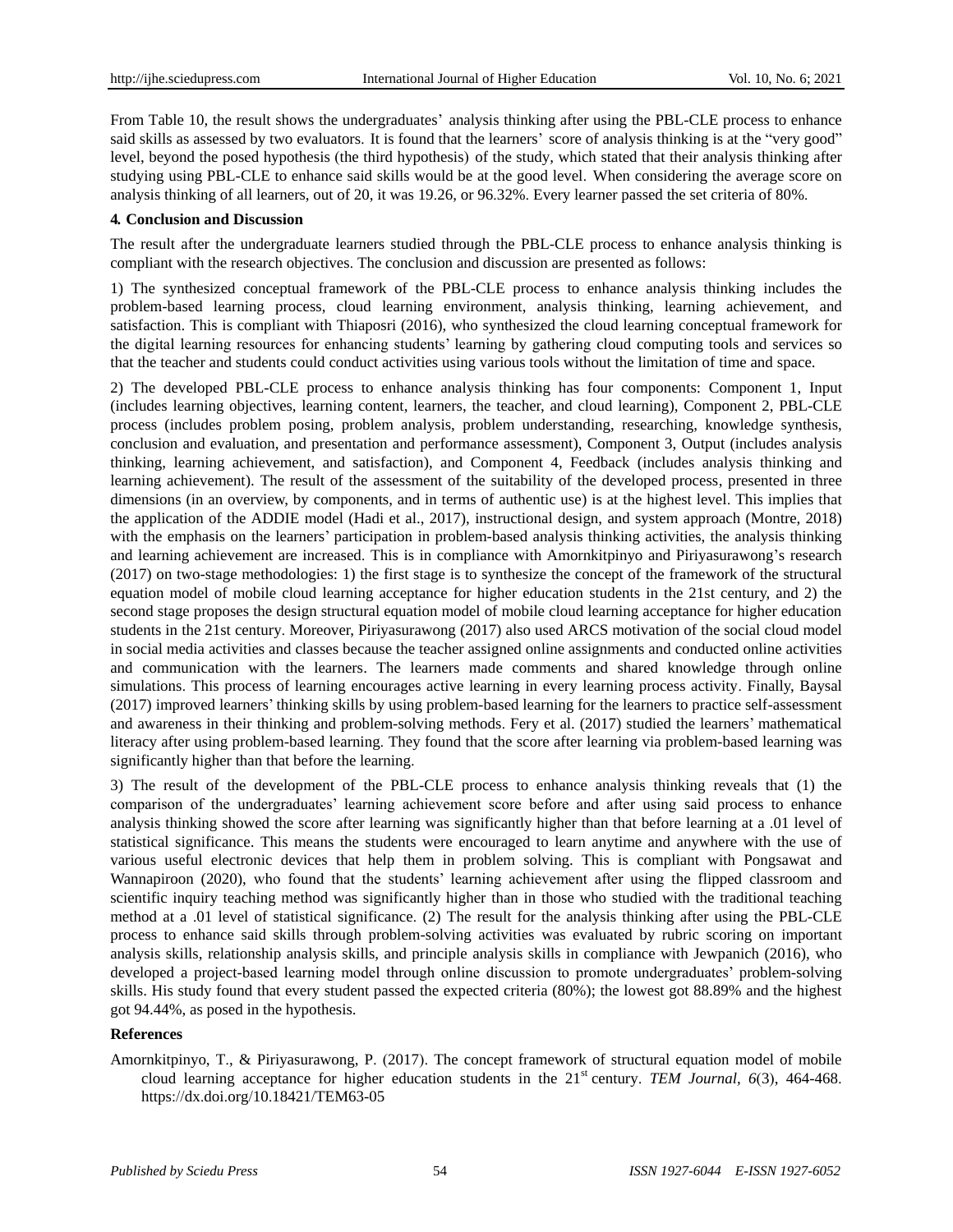- Awang, H., & Ramly, I. (2008). Creative thinking skill approach through problem-based learning: Pedagogy and practice in the engineering classroom. *International Journal of Human and Social Sciences, 3*(1), 18-23.
- Barrows, H. S., & Tamblyn, R. M. (1980). *Problem-based learning: An approach to medical education*.
- Baysal, Z. N. (2017). The problem-based learning process: Reflections of pre-service elementary school teachers. *Educational Research and Reviews, 12*(4), 177-188. [https://doi.org/10.5897/ERR201 6.3045](https://doi.org/10.5897/ERR201%206.3045)
- Bloom, B. S. (1956). *Taxonomy of educational objectives*. McKay.
- Brown, W. B., & Moberg, D. J. (1980). *Organization theory and management: A macro approach*. John Wiley and Sons.
- Chang, V., Bacigalupo, D., Wills, G., & De Roure, D. (2010). A categorisation of cloud computing business models, poster paper. In *CCGrid 2010 IEEE Conference*. <https://doi.org/10.1109/CCGRID.2010.132>
- Dagistani, A., Al Hejaili, F., Binsalih, S., Al Jahdali, H., & Al Sayyari, A. (2016). Stress in medical students in a problem-based learning curriculum. *International Journal of Higher Education, 5*(3), 12-19. <https://doi.org/10.5430/ijhe.v5n3p12>
- Edwards, D. J., Kupczynski, L., & Groff, S. L. (2019). Learning styles in problem-based learning environments: Impacts on student achievement and professional preparation in university-level physical therapy courses. *International Journal of Higher Education, 8*(3), 206-213. <https://doi.org/10.5430/ijhe.v8n3p206>
- Fery, M. F. Wahyudin, & Tatang, H. (2017). Improving primary students' mathematical literacy through problem-based learning and direct instruction. *Educational Research and Reviews, 12*(4), 212-219. <https://doi.org/10.5897/err2016.3072>
- Hadi, S. P. I., Kuntjoro, T., Sumarni, S., Anwar, M. C., Widyawati, M. N., & Pujiastuti, R. S. E. (2017). The development of e-partograph module as a learning platform for midwifery students: The ADDIE model. *Belitung Nursing Journal, 3*(2), 148-156. https://doi.org/10.33546/bnj.77
- Howard, B., & Robyn, T. (1980) *Problem-based learning: An approach to medical education*. Springer Publishing Company.<https://doi.org/10.33546/bnj.77>
- Jewpanich, C. (2016). *Development of project-based learning using discussion and lesson-learned methods via social media model for enhancing problem solving skills of undergraduate students in education*. [Doctoral dissertation, King Mongkut's University of Technology North Bangkok]. https://doi.org/10.5539/ies.v8n6p24
- Khemmani, T. (2010). *Science of teaching: Knowledge of efficient learning process management.* Chulalongkorn University Press.
- Klentien, U. (2017). *The development of virtual science laboratory with blended learning for developing analytical thinking skill of secondary school students.* [Doctoral dissertation, King Mongkut's University of Technology North Bangkok].
- Klinmalee, R. (2018). *The development of instructional package to enhance practical learning using online and offling problem-based learning with scaffolding system*. [Doctoral dissertation, King Mongkut's University of Technology North Bangkok].
- Linthaluek, S., Chatwattana, P., & Piriyasurawong, P. (2020). Research-based learning using digital wisdom repository model for improving research proposal skill of graduated students. *Technical Education Journal: King Mongkut's University of Technology North Bangkok, 11*(1), 112-119.
- Lipman, M. (1993). *Thinking children and education*. Kendall/Hunt.
- Marzano, R. J. (2001). *Designing a new taxonomy of educational objective*. Corwin Press Inc.
- Ministry of Higher Education, Science, Research, and Innovation. (2020). *Policy and strategy for higher education, science, research, and development, 2020*-*2027 and science*, *Research, and innovation plan, 2022.*
- Montre, W. (2018). *Design of an imagineering through cloud learnig to promote innovative construction skills and technology acceptance*. [Doctoral dissertation, King Mongkut's University of Technology North Bangkok].
- Palasonthi, K., Piriyasurawong, P., & Chatwattana, P. (2019). Cloud learning is STEAM education model by augmented reality technology to develop creativity and innovation skills for undergraduate students. *Technical Education Journal: King Mongkut's University of Technology North Bangkok, 10*(2), 256-264.
- Phonnong, I. (2019). A study of basic concepts, instructional activities and learning processes, and effectiveness of